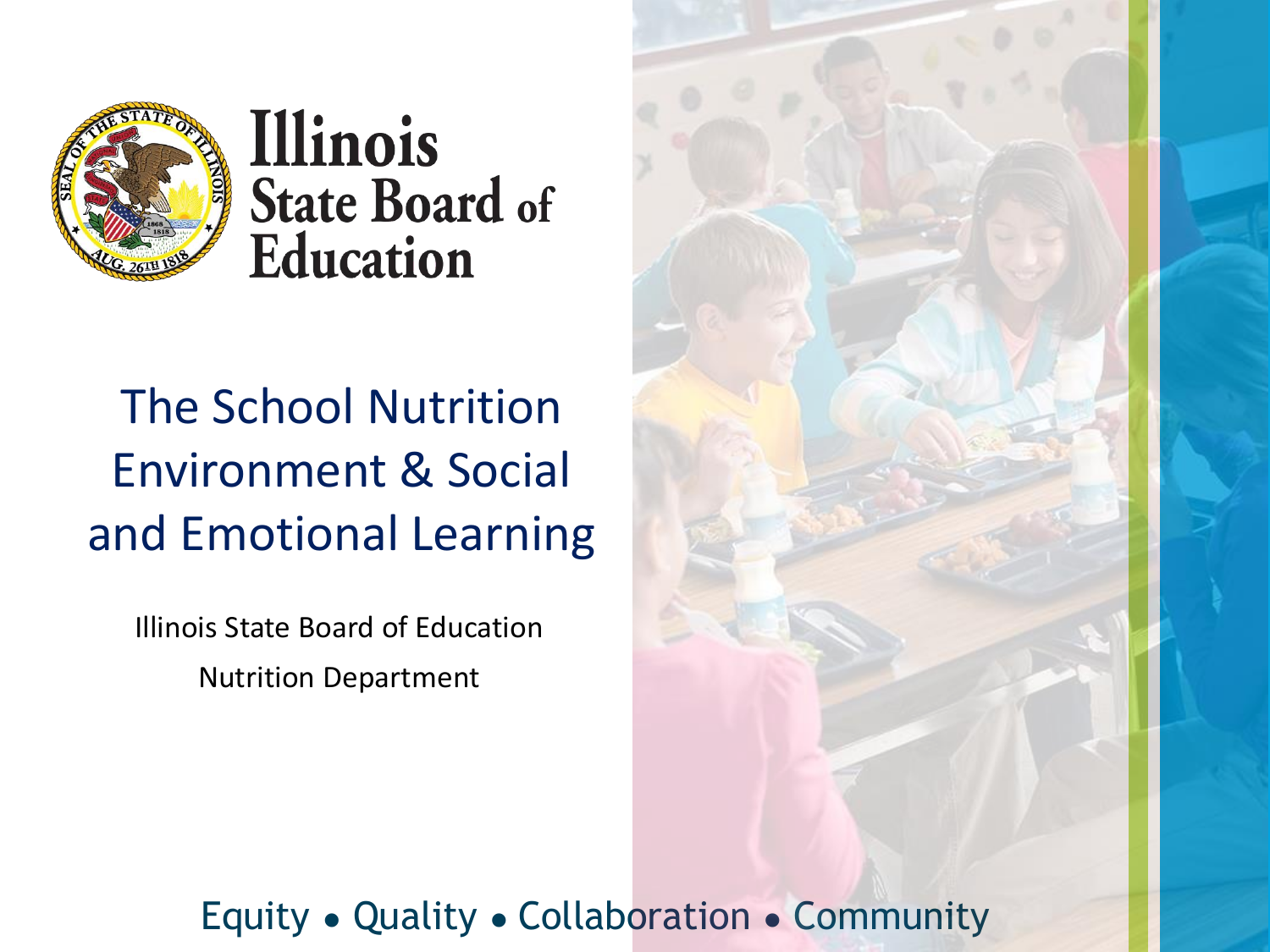



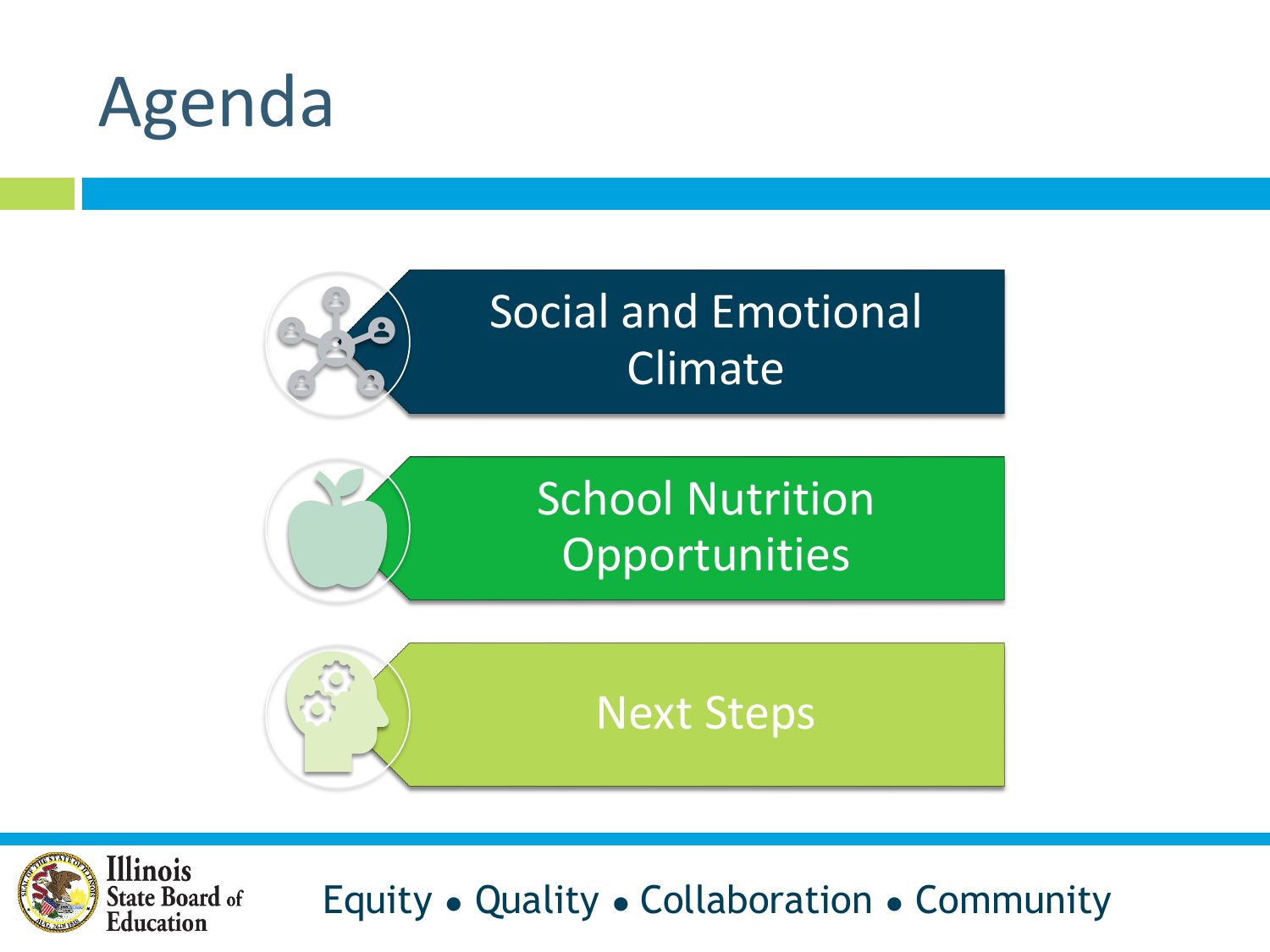# Social and Emotional Climate (SEC)

- In the school environment, social and emotional climate refers to students' experiences and how they impact social and emotional development
- **Example 1** Considers diversity and the unique needs of all students
- Social and emotional climate is an essential part of creating a healthy and safe school environment for all students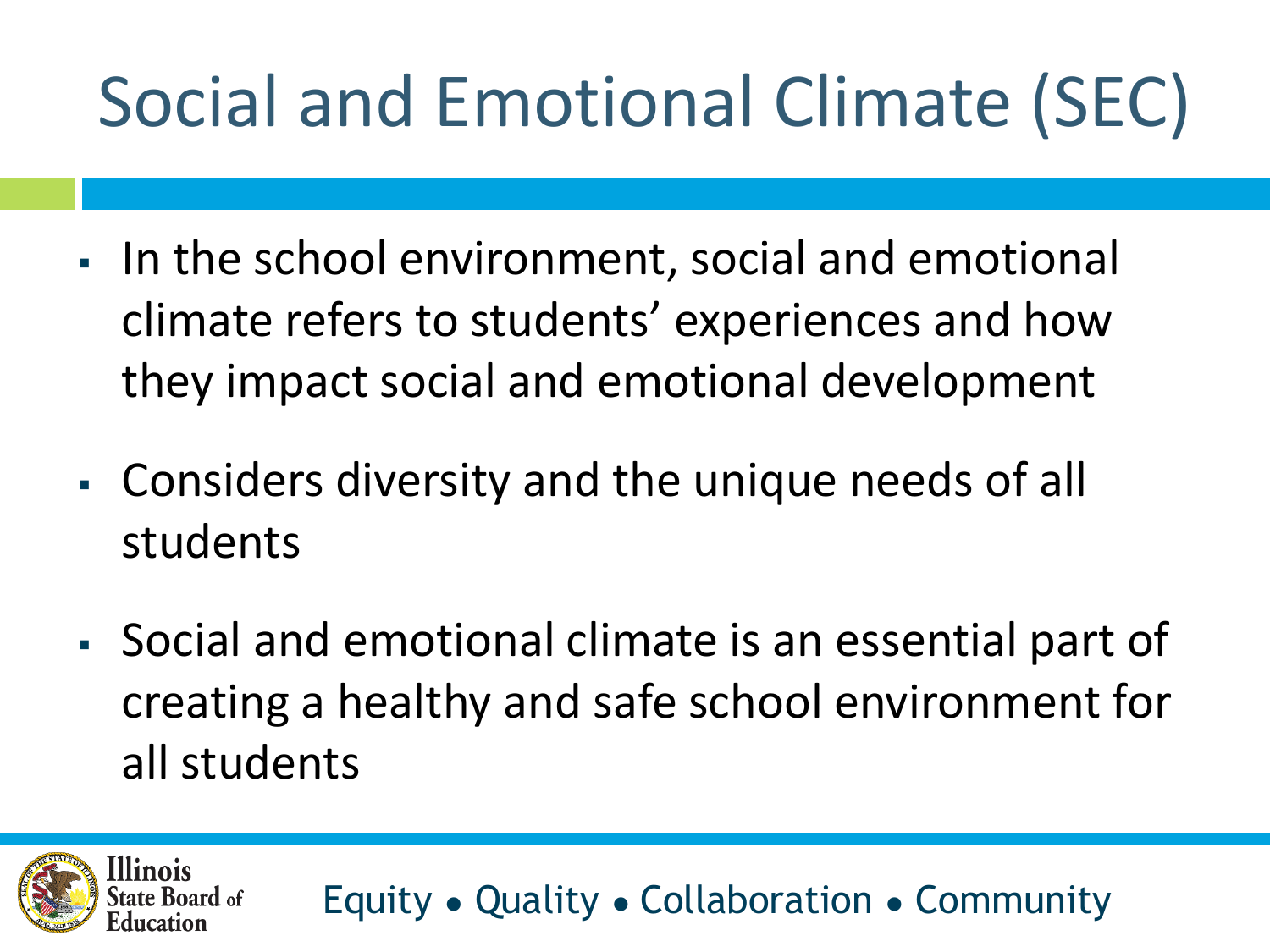#### Social and Emotional Learning (SEL)

- The learning process through which students develop recognition and management skills as they relate to:
	- Emotions
	- Goal setting
	- Empathy

llinois

- Relationships
- Decision making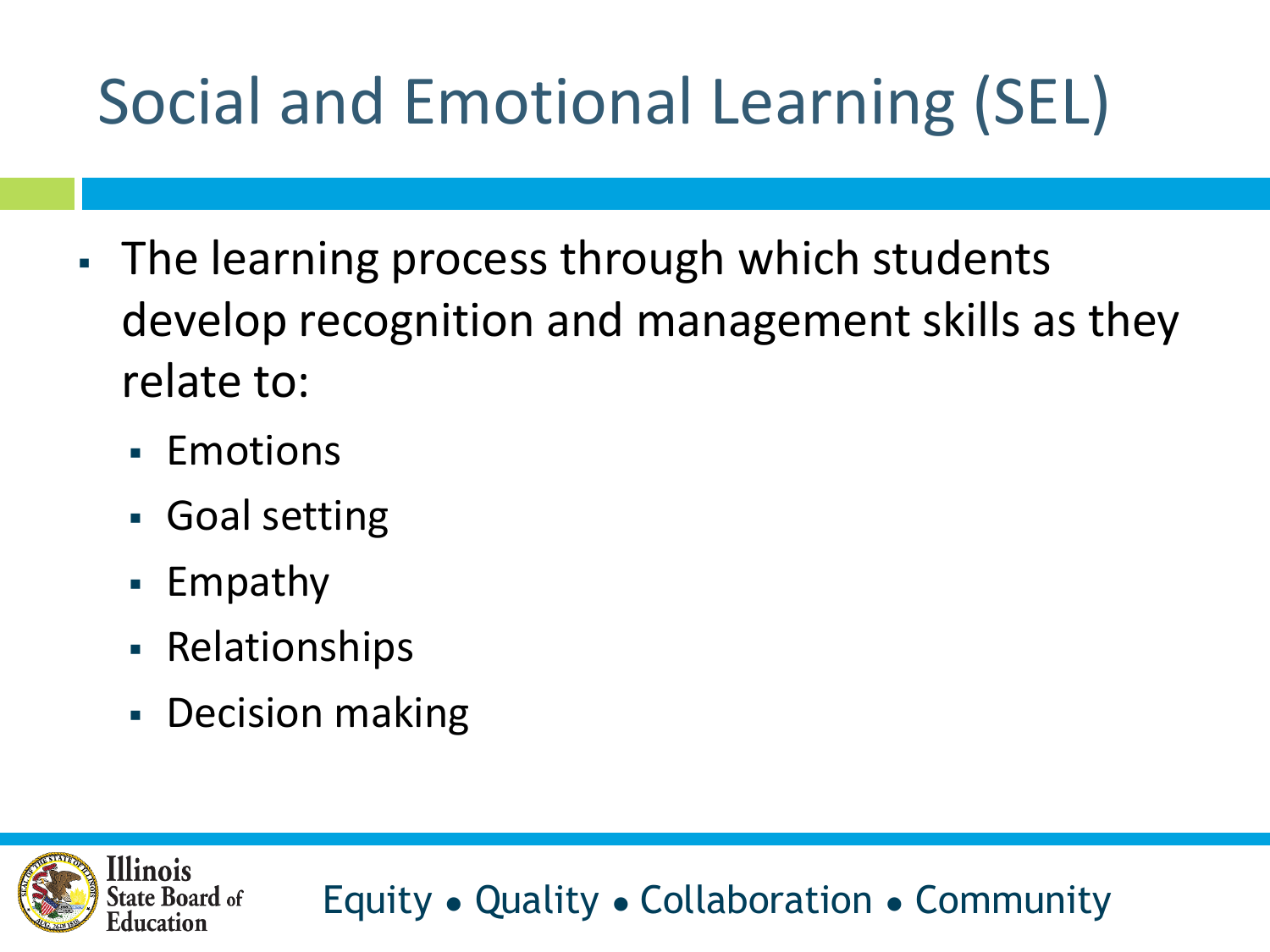## The Impact

- A positive SEC and opportunities for SEL have been linked to:
	- Engagement in school events and activities
	- Improved academic performance
	- Developing relationships
	- Increased positive behavior
	- Participating in less negative behavior
	- Improved mental health

linois



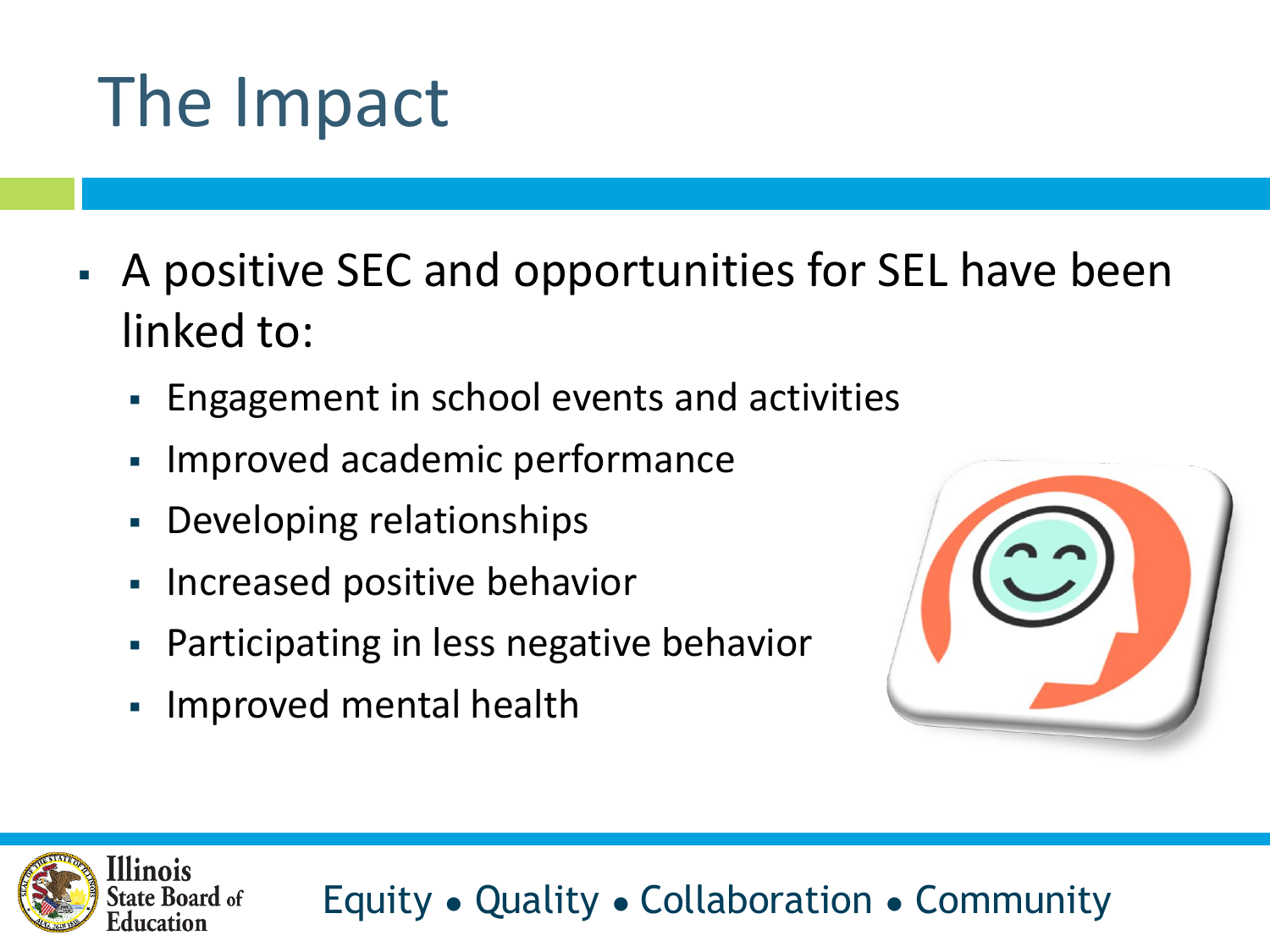#### The Connection to School Nutrition

- The CDC recently released its research brief: School [Nutrition Policies and Practices Can Support the Social](https://www.cdc.gov/healthyschools/nutrition/pdf/321123-A_FS_SchoolNutrition.pdf) and Emotional Learning Climate and Learning
- Policies surrounding school nutrition can affect a school's SEC by impacting SEL core competencies:
	- Self-awareness
	- Self-management
	- Social awareness
	- Relationship skills

llinois

Responsible decision-making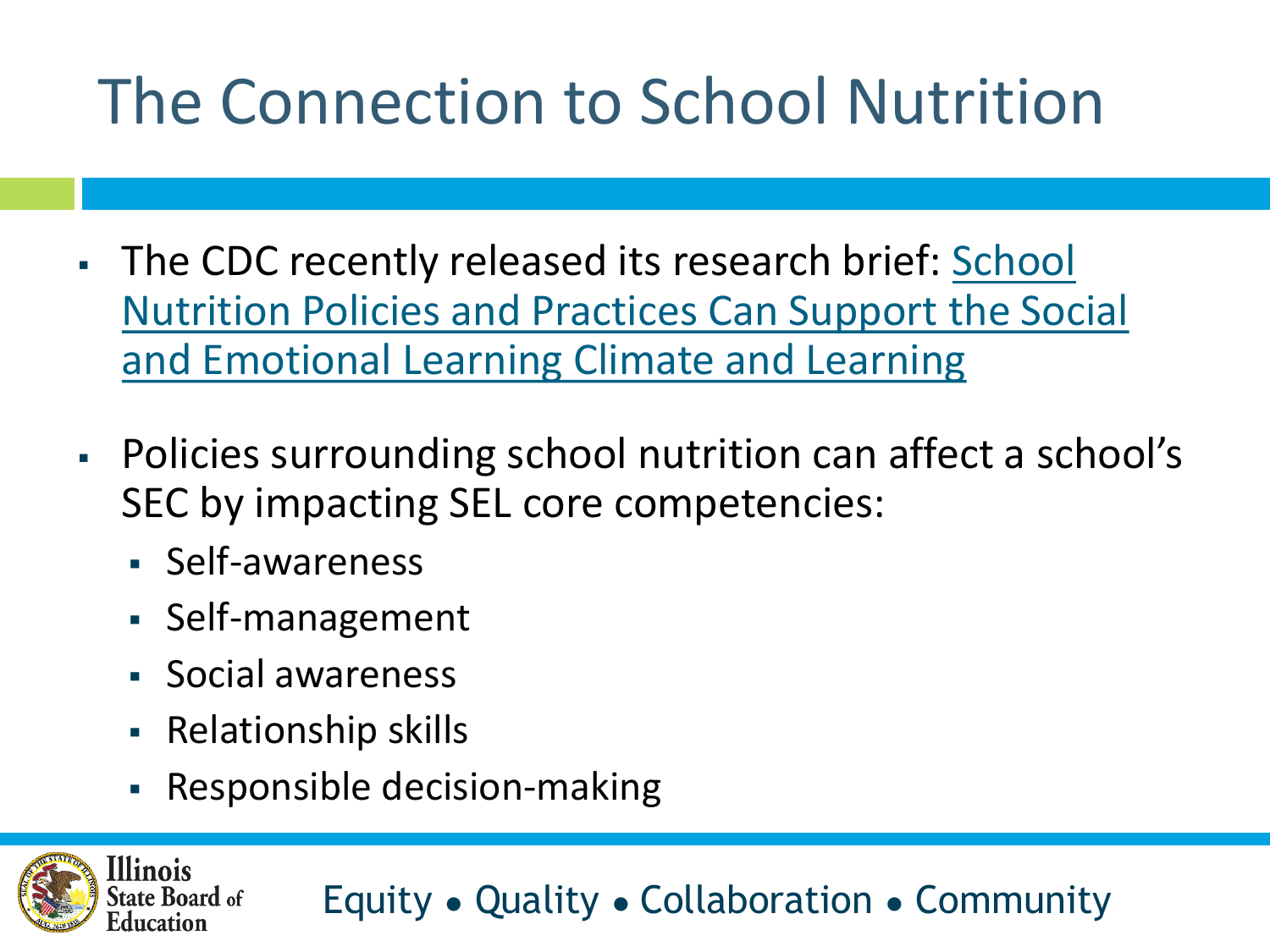### Nutrition Education

**Examples of Opportunities for Nutrition Education**

- Healthy eating
- Cooking skills
- Food marketing strategies
- Intuitive eating



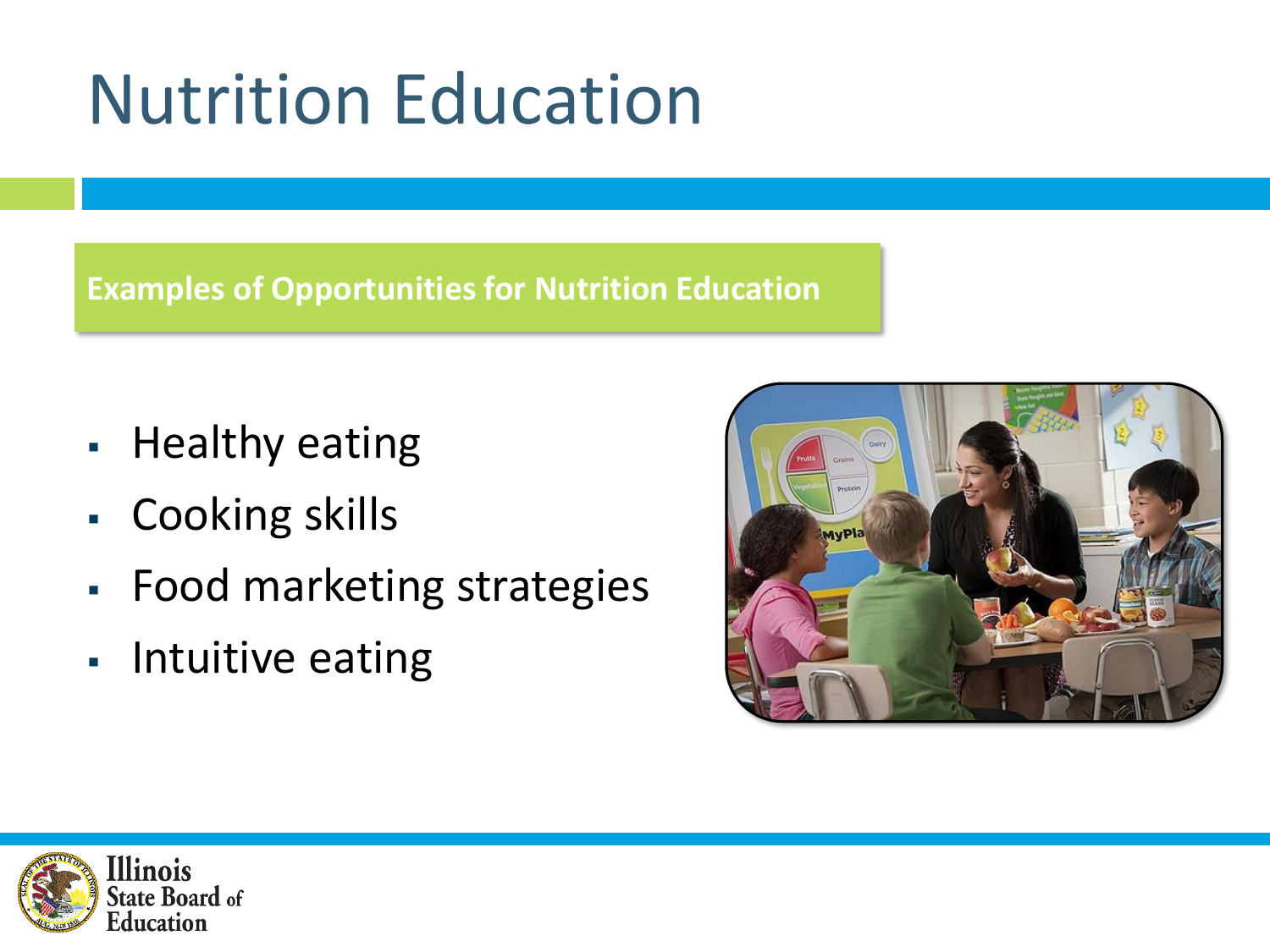### Nutrition Promotion

**Examples of Opportunities for Nutrition Promotion**

- Taste testing
- Nutrition promotion materials
- Share tables
- Communications about school meals
- Food-based fundraising

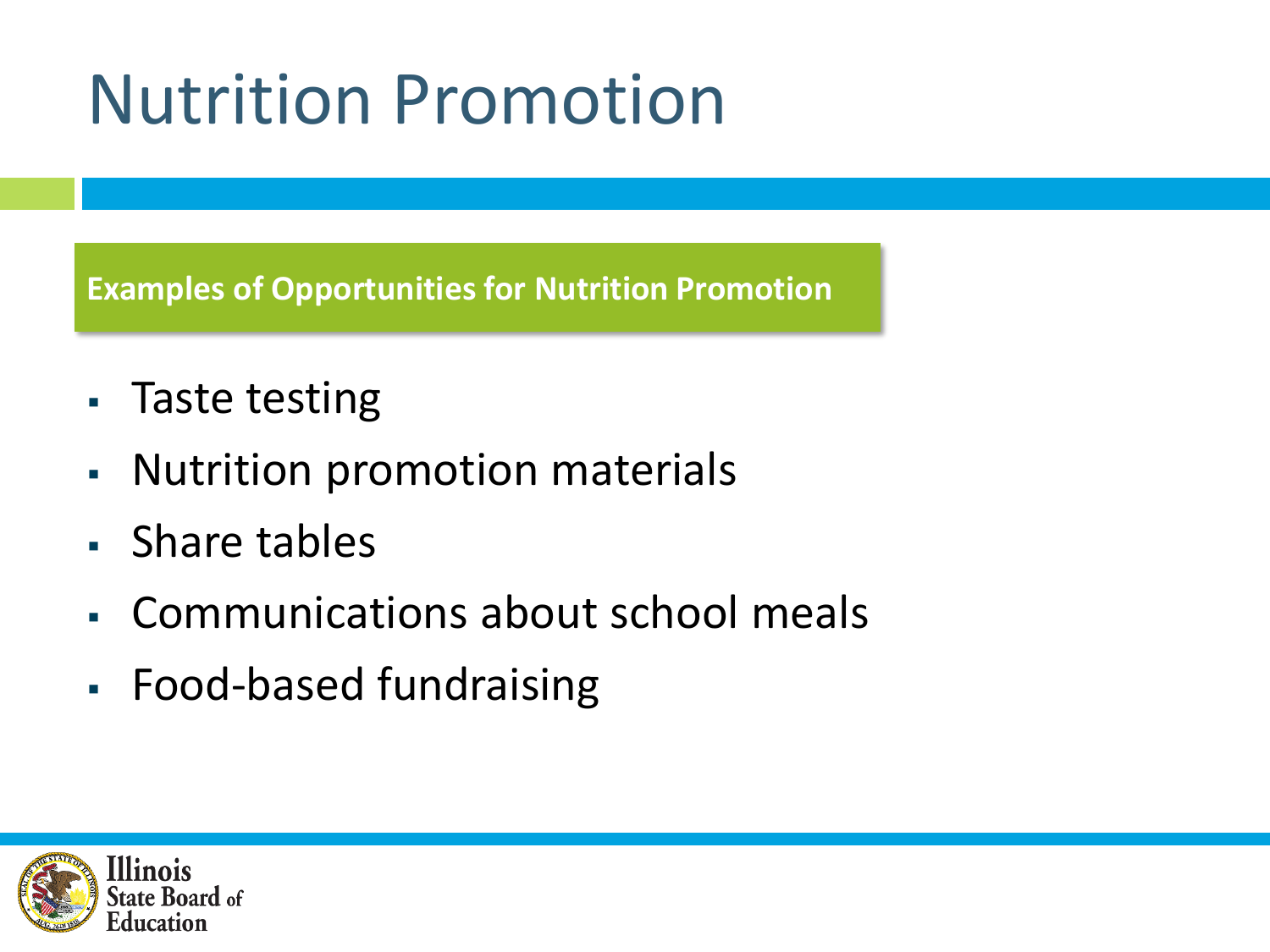### Meal Times

**Examples of Opportunities during Meal Times**

- School staff joining meal times
- Duration of meal times
- Manners
- Self-service
- Bullying



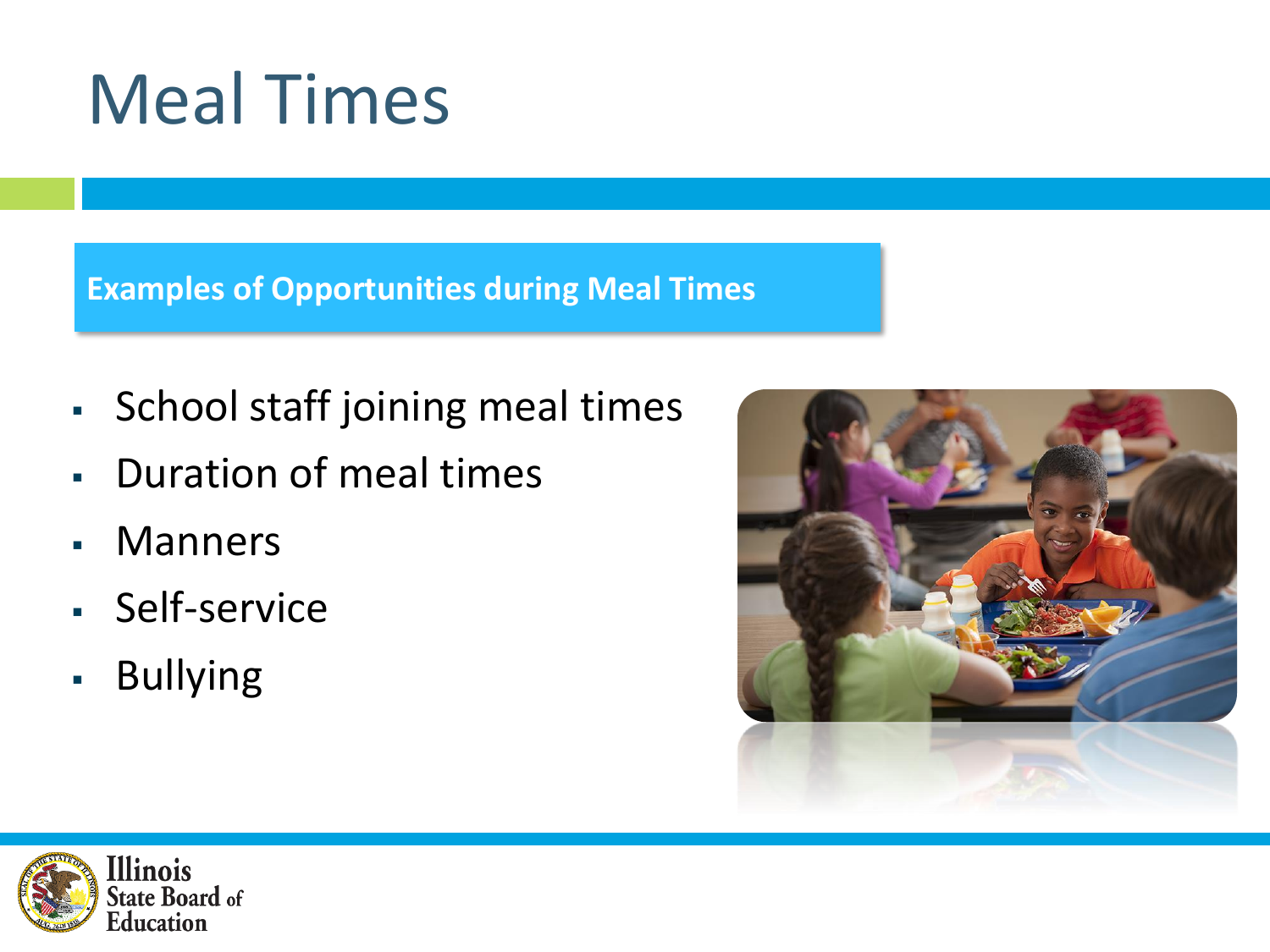#### Food in the Classroom

#### **Examples of Opportunities with Food in the Classroom**

- Nonfood rewards
- Classroom celebrations
- Meals in the classroom
- School gardens



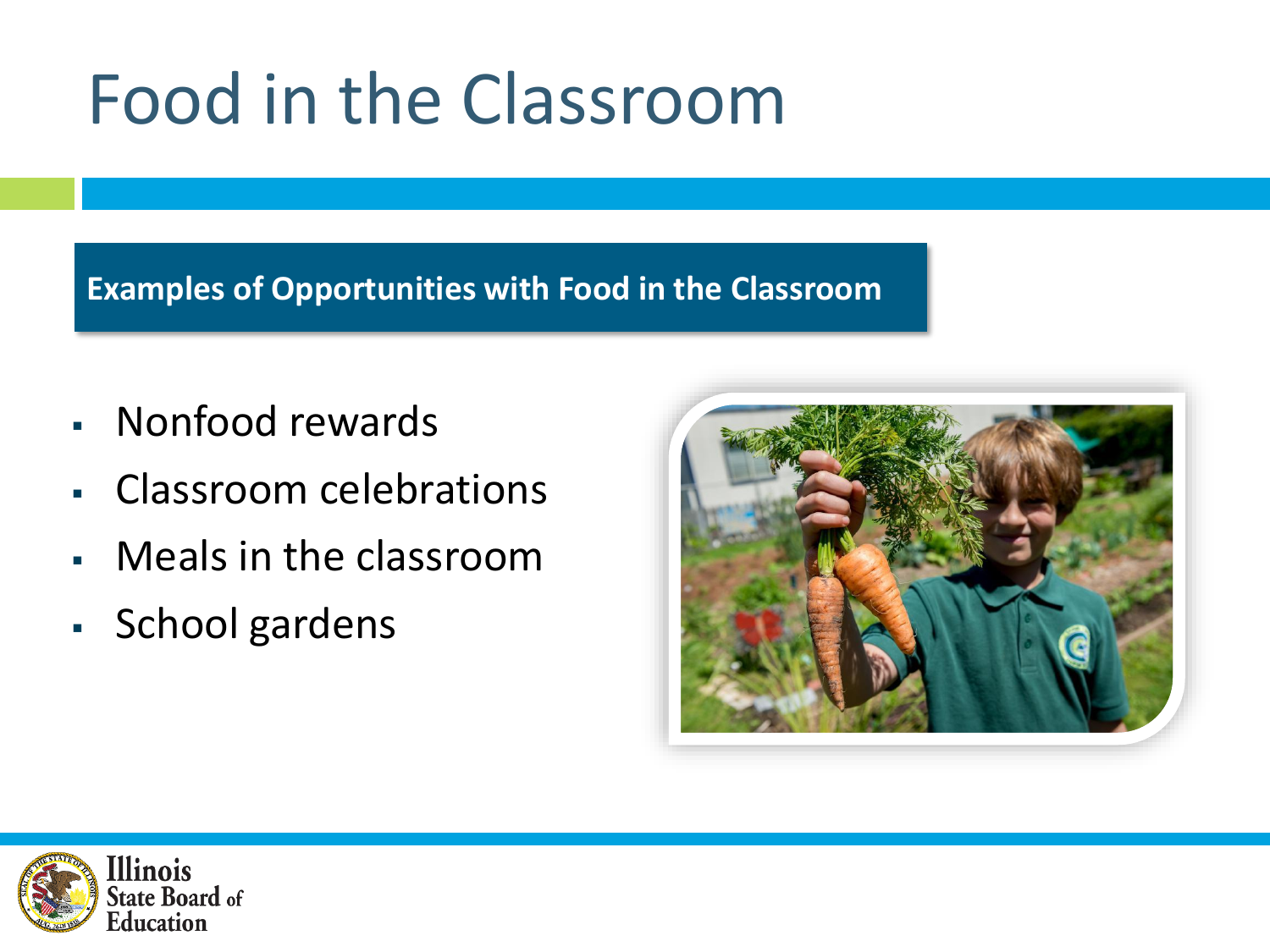#### Next Steps



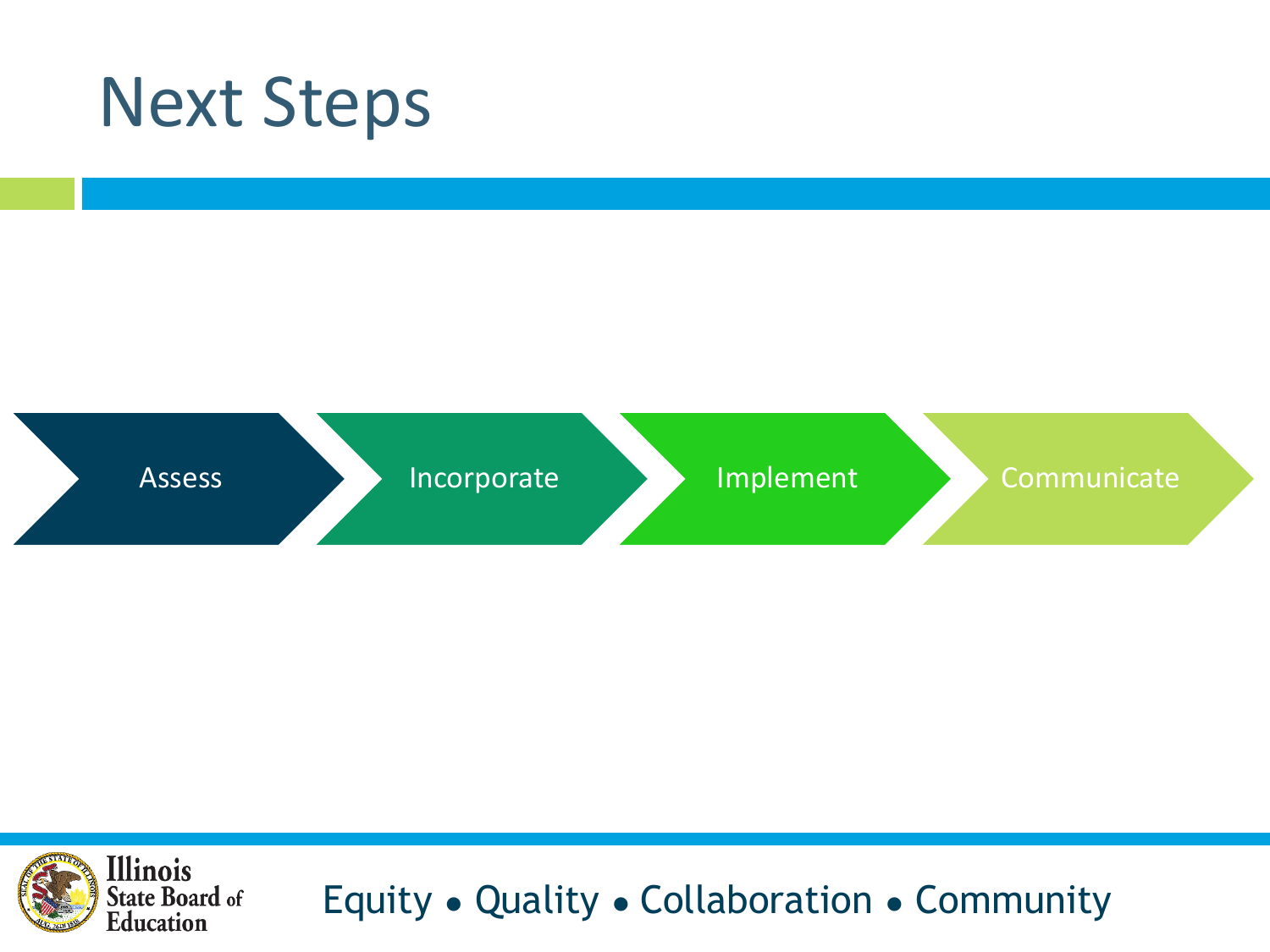

- **EXTER** Assess your organization or school's current policies and procedures
	- Do they align with SEC and SEL ideas?
	- Do they include school nutrition practices?
	- Do they make the connection between the two?

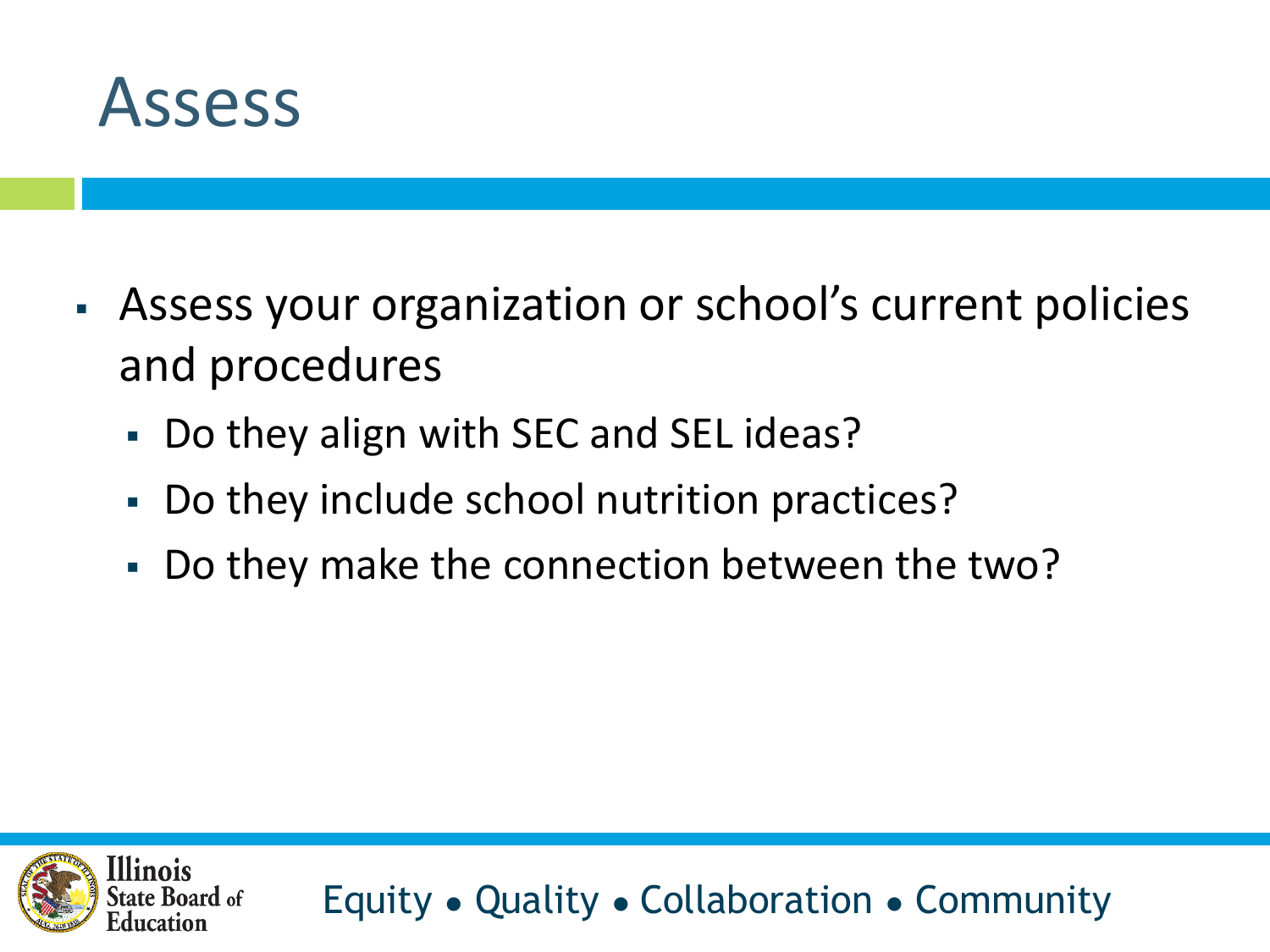#### Incorporate

- Incorporate school nutrition policies that align with SEC & SEL ideas
	- Research evidence-based strategies
	- Communicate with stakeholders
	- Develop realistic goals
	- Seek board approval



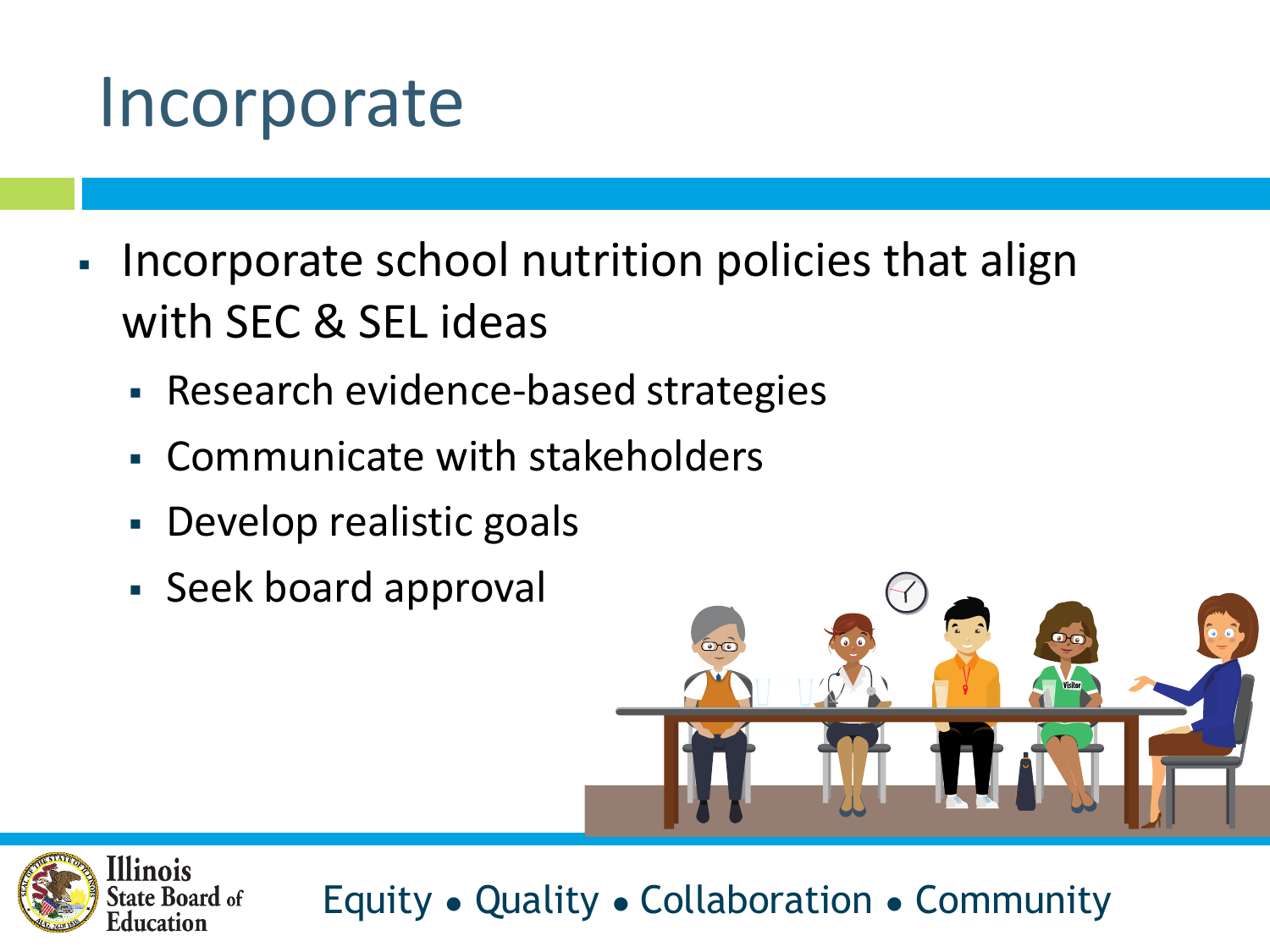#### Implement

- Take steps to implement these policies
	- **EXECOMMUNICATE With school staff** 
		- Implement policies!
		- Measure progress in attaining these goals

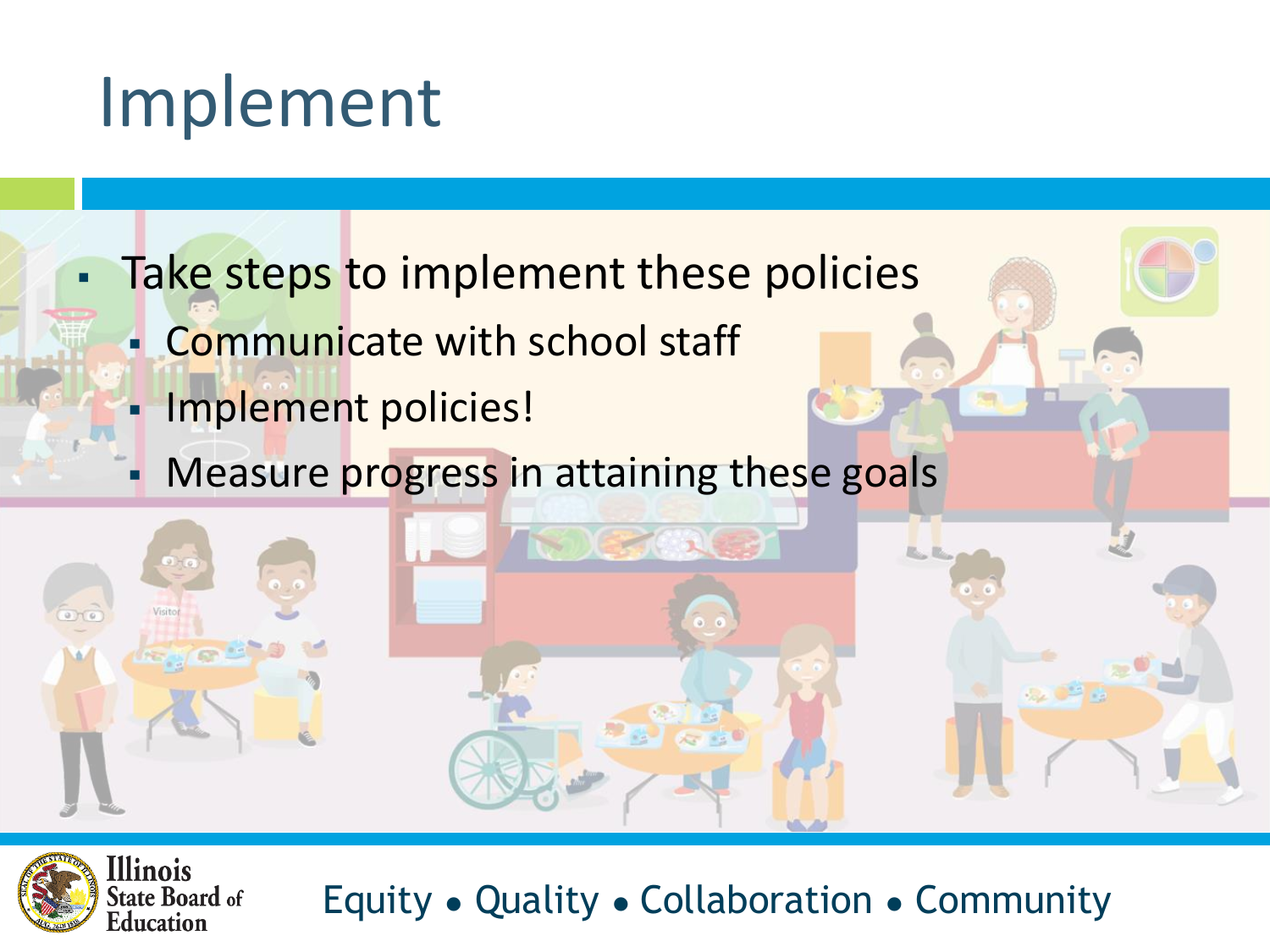#### Communicate

- Share information with parents and guardians:
	- The importance of SEC and SEL, and the connection to school nutrition
	- Policy updates
	- Success stories
	- How to get involved



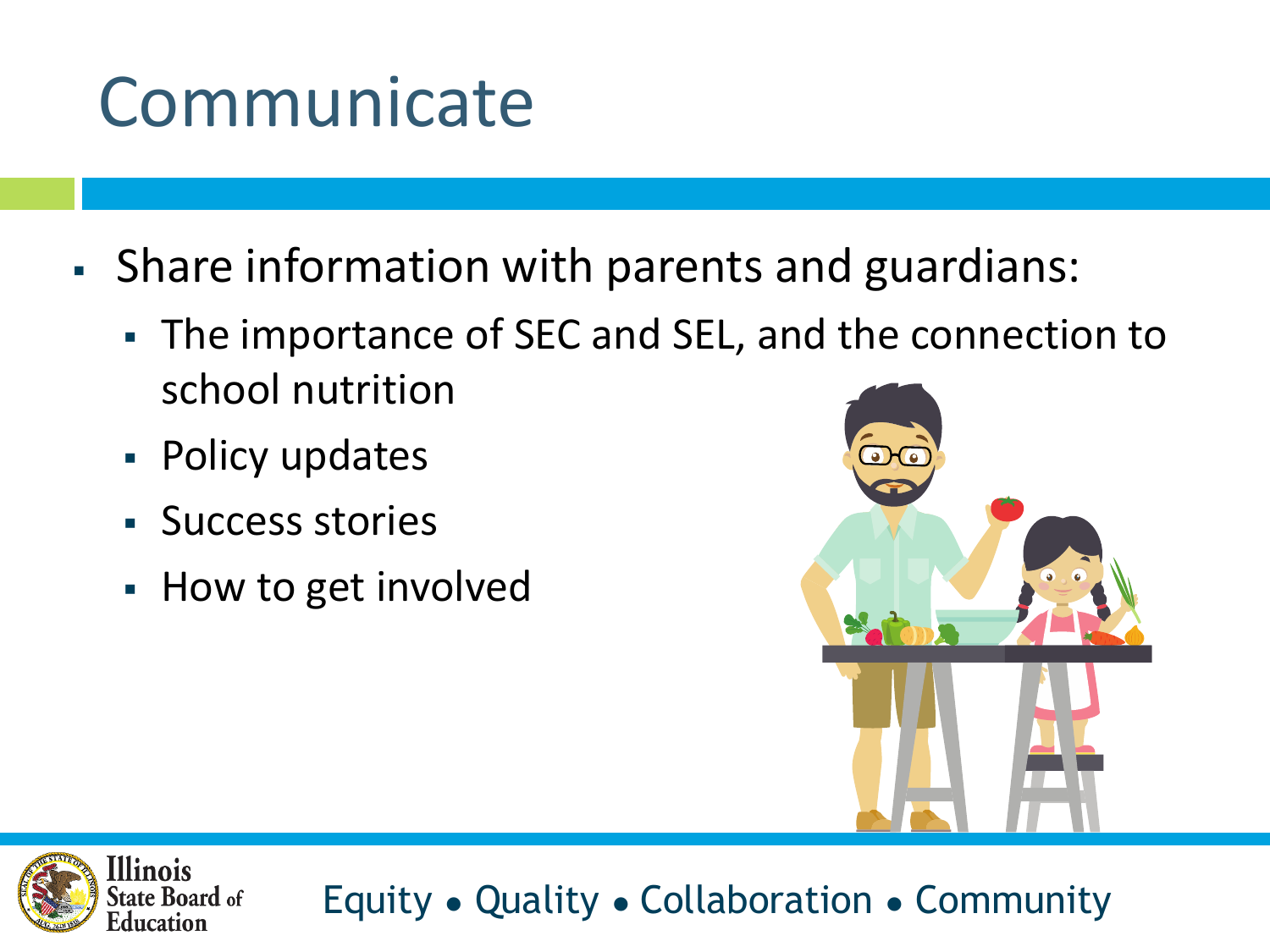# Looking for More Information?

CDC's School Nutrition Policies and Practices Can Support the Social and Emotional Climate and Learning Research Brief: [https://www.cdc.gov/healthyschools/nutrition/pdf/321123-](https://www.cdc.gov/healthyschools/nutrition/pdf/321123-A_FS_SchoolNutrition.pdf) A\_FS\_SchoolNutrition.pdf

CDC's School Nutrition and the Social and Emotional Climate and Learning Webpage: [https://www.cdc.gov/healthyschools/nutrition/school\\_nutrition\\_sec.h](https://www.cdc.gov/healthyschools/nutrition/school_nutrition_sec.htm) tm

CDC's Comprehensive Framework for Addressing the School Nutrition Environment and Services:

[https://www.cdc.gov/healthyschools/nutrition/pdf/school\\_nutrition\\_f](https://www.cdc.gov/healthyschools/nutrition/pdf/school_nutrition_framework_508tagged.pdf) ramework\_508tagged.pdf